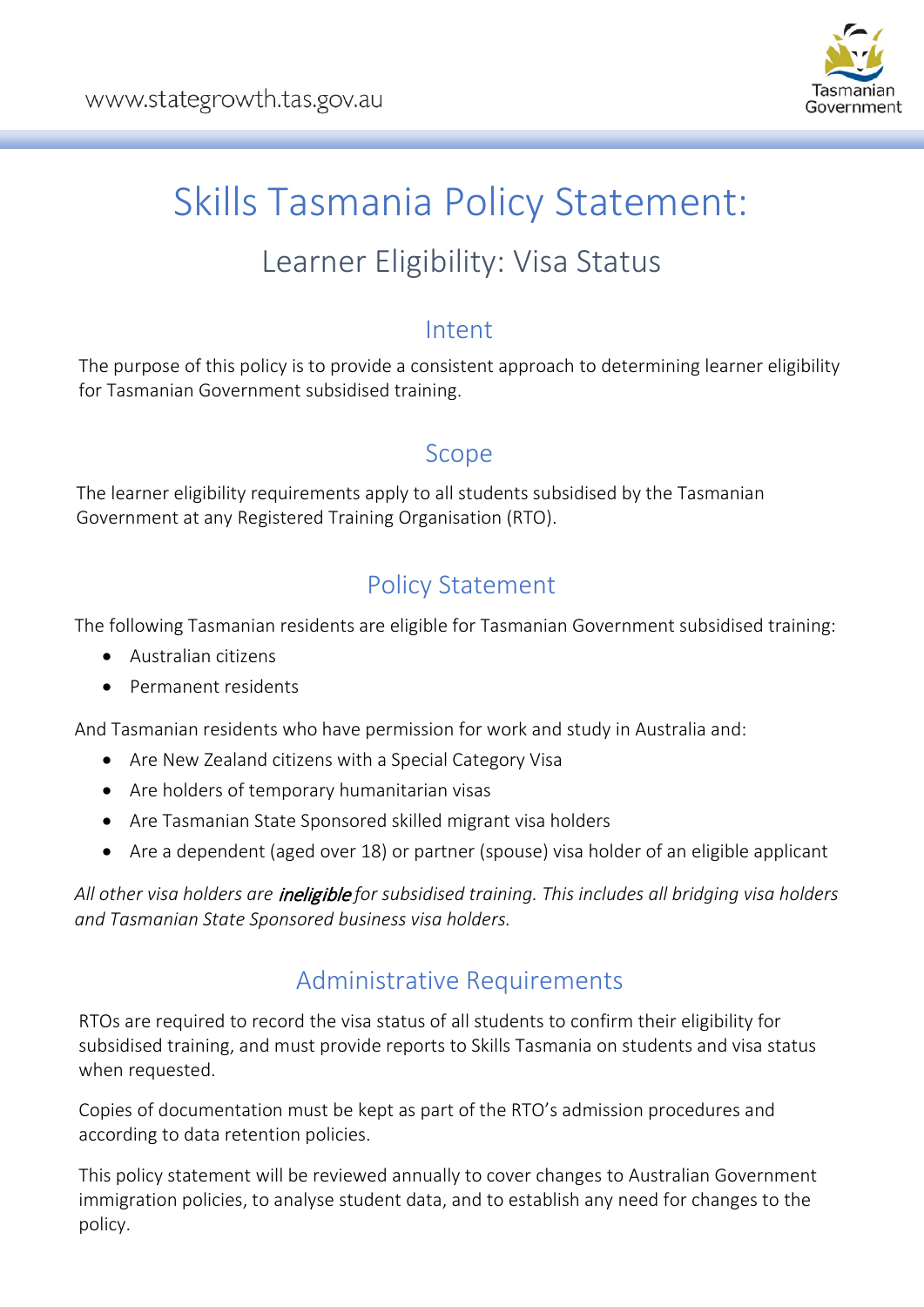This section aims to help you determine the eligibility of any visa holder.

#### Step 1

Look at the learner's passport and, where relevant, other visa documentation. Go to Department of Home Affairs website: [https://immi.homeaffairs.gov.au/.](https://immi.homeaffairs.gov.au/) Search for the visa category number in the Search Function.

#### Step 2

Read the visa conditions to find out if the visa holder fits into any of these eligible categories:

| Eligible<br>category                                               | Visa details                                                                                                                                                                                                                                                                                                                                                                                                        | <b>Evidence required</b>                                                                                                            |
|--------------------------------------------------------------------|---------------------------------------------------------------------------------------------------------------------------------------------------------------------------------------------------------------------------------------------------------------------------------------------------------------------------------------------------------------------------------------------------------------------|-------------------------------------------------------------------------------------------------------------------------------------|
| Australian<br>citizen                                              | Australian citizens will have a passport, birth certificate, or citizenship<br>certificate.                                                                                                                                                                                                                                                                                                                         | View and confirm.                                                                                                                   |
| Permanent<br>resident                                              | There are many visas that are classified as permanent visas.<br>The visa category information will state the visa holder may "stay in<br>Australia permanently".                                                                                                                                                                                                                                                    | View and confirm<br>visa status.                                                                                                    |
| New Zealand<br>citizen (Special<br>Category Visa)                  | The Australian Government now automatically grants most New Zealand<br>passport holders a Special Category Visa on entry to Australia.                                                                                                                                                                                                                                                                              | Keep a copy of<br>the visa.                                                                                                         |
| Temporary<br>Humanitarian<br>visa                                  | There are a range of humanitarian (protection) visas, both permanent and<br>temporary. Permanent visa holders are permanent residents. Temporary<br>visa holders who are allowed to work and study in Australia are also<br>eligible for subsidised training.<br>Bridging humanitarian visas are ineligible.                                                                                                        | View and confirm<br>visa status of<br>permanent visas.<br>Keep a copy of a<br>temporary visa.                                       |
| Tasmanian<br>State<br>Sponsored<br>skilled migrant<br>visa holders | Skilled migrants are eligible where the visa holder has a nomination letter<br>from the Department of State Growth, Migration Tasmania.<br>If there is no evidence of Tasmanian State Government<br>sponsorship, applicants are ineligible.<br>If the applicant has lost their evidence, they should contact<br>Migration Tasmania at https://www.migration.tas.gov.au/contact<br>Business migrants are ineligible. | Keep a copy of<br>the visa, and the<br>sponsorship<br>notification from<br>the Department<br>of State Growth.                       |
| Dependent<br>(aged over 18)<br>of an eligible<br>applicant         | When you search the visa category, it may state that the holder is a<br>dependent of another visa holder.<br>Dependents of the first four categories above are eligible for Tasmanian<br>government subsidised training. Dependents under the age of 18 are<br>eligible for study at Tasmanian Government schools.                                                                                                  | Keep a copy of<br>the visa and a<br>copy, where<br>relevant, of the<br>primary visa<br>holder's visa and<br>other<br>documentation. |
| Partner<br>(spouse) visa<br>holder of an<br>eligible<br>applicant  | Partners of eligible primary applicants (visa categories above, 1-5) are<br>eligible if they are on a temporary or permanent visa.<br>Partners who are waiting for a visa decision and are on a bridging visa<br>are ineligible until they receive a temporary or permanent spouse visa,<br>or a visa as a spouse of a primary visa holder (categories 2-4).<br>Bridging visa holders are <i>ineligible</i> .       | Keep a copy of<br>the visa and the<br>visa category of<br>the primary visa<br>holder.                                               |